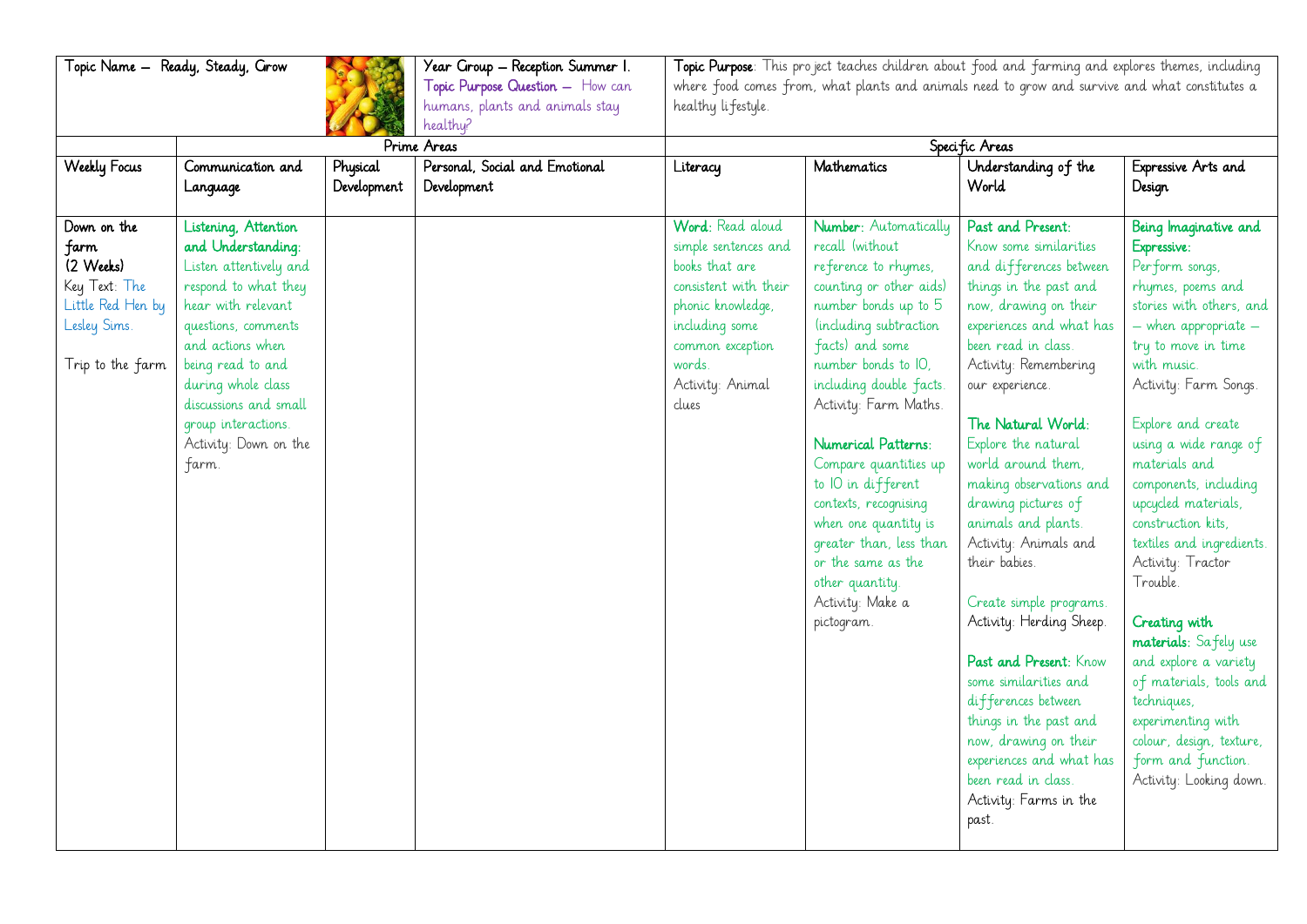| Let's Grow        |                        | <b>Ciross Motor</b> |                                       | Comprehension:        |                        | The Natural World:      | Creating with           |
|-------------------|------------------------|---------------------|---------------------------------------|-----------------------|------------------------|-------------------------|-------------------------|
|                   |                        |                     |                                       |                       | Number: Have a deep    |                         |                         |
| (I Week)          |                        | Skills:             |                                       | Demonstrate           | understanding of       | Explore the natural     | Materials: Make use of  |
| Key Text: Jack    |                        | Move                |                                       | understanding of      | number to IO,          | world around them,      | props and materials     |
| and the           |                        | energetically,      |                                       | what has been read    | including the          | making observations and | when role playing       |
| Beanstalk by lona |                        | such as             |                                       | to them by retelling  | composition of each    | drawing pictures of     | characters in           |
| Treahy            |                        | running,            |                                       | stories and           | number.                | animals and plants.     | narratives and stories. |
|                   |                        | jumping,            |                                       | narratives using      | Activity: Bean maths.  | Activities:             | Activity: Jack and the  |
|                   |                        | dancing,            |                                       | their own words and   |                        | Growing beans.          | Beanstalk.              |
|                   |                        | hopping,            |                                       | recently introduced   |                        |                         |                         |
|                   |                        | skipping and        |                                       | vocabulary.           |                        | Plant partners.         | Creating with           |
|                   |                        | dimbing.            |                                       | Activity: Jack and    |                        |                         | materials: Share their  |
|                   |                        | Activity:           |                                       | the Beanstalk.        |                        | Seed sort.              | creations, explaining   |
|                   |                        | Bean game.          |                                       |                       |                        |                         | the process they have   |
|                   |                        |                     |                                       | Writing: Write        |                        |                         | used                    |
|                   |                        |                     |                                       | simple phrases and    |                        |                         | Activity: Seed shakers. |
|                   |                        |                     |                                       | sentences that can be |                        |                         |                         |
|                   |                        |                     |                                       | read by others.       |                        |                         |                         |
|                   |                        |                     |                                       | Activity: Seed        |                        |                         |                         |
|                   |                        |                     |                                       | packets.              |                        |                         |                         |
|                   |                        |                     |                                       |                       |                        |                         |                         |
|                   |                        |                     |                                       |                       |                        |                         |                         |
|                   |                        |                     |                                       |                       |                        |                         |                         |
| Being Healthy     | Listening, Attention   | <b>Ciross Motor</b> | Managing Self: Manage their own basic | Comprehension: Use    | Numerical Patterns:    |                         | <b>Breath:</b> Explore  |
| (I Week)          | and Understanding:     | Skills: Move        | hygiene and personal needs, including | and understand        | Explore and represent  |                         | artwork made by great   |
| Key Texts:        | Hold conversation      | energetically,      | dressing, going to the toilet and     | recently introduced   | patterns within        |                         | artists.                |
| Handa's Surprise  | when engaged in back-  | such as             | understanding the importance of       | vocabulary during     | numbers up to IO,      |                         | Activity: Fruit art.    |
| by Eileen Browne  | and-forth exchanges    | running,            | healthy food choices.                 | discussions about     | including evens and    |                         |                         |
|                   | with their teacher and | jumping,            | Activities:                           | stories, non-fiction, | odds, double facts and |                         |                         |
|                   | peers.                 | dancing,            | Is it healthy?                        | rhymes and poems      | how quantities can be  |                         |                         |
|                   | Activity: Handa's      | hopping,            |                                       | and during role-      | distributed equally.   |                         |                         |
|                   | Surprise.              | skipping and        | Can I eat a rainbow?                  | play.                 | Activity: Fruit Maths. |                         |                         |
|                   |                        | dimbing.            |                                       | Activity: Handa's     |                        |                         |                         |
|                   | Listening, Attention   | Activity:           | Sensory challenge.                    | Surprise.             |                        |                         |                         |
|                   | and Understanding:     | Let's get           |                                       |                       |                        |                         |                         |
|                   | Make comments about    | moving.             |                                       | Writing: Write        |                        |                         |                         |
|                   | what they have heard   |                     |                                       | simple phrases and    |                        |                         |                         |
|                   | and ask questions to   |                     |                                       | sentences that can be |                        |                         |                         |
|                   |                        |                     |                                       | read by others.       |                        |                         |                         |
|                   | clarify their          |                     |                                       | Activity: Recipes.    |                        |                         |                         |
|                   | understanding.         |                     |                                       |                       |                        |                         |                         |
|                   | Activity: Are carrots  |                     |                                       |                       |                        |                         |                         |
|                   | orange?                |                     |                                       |                       |                        |                         |                         |